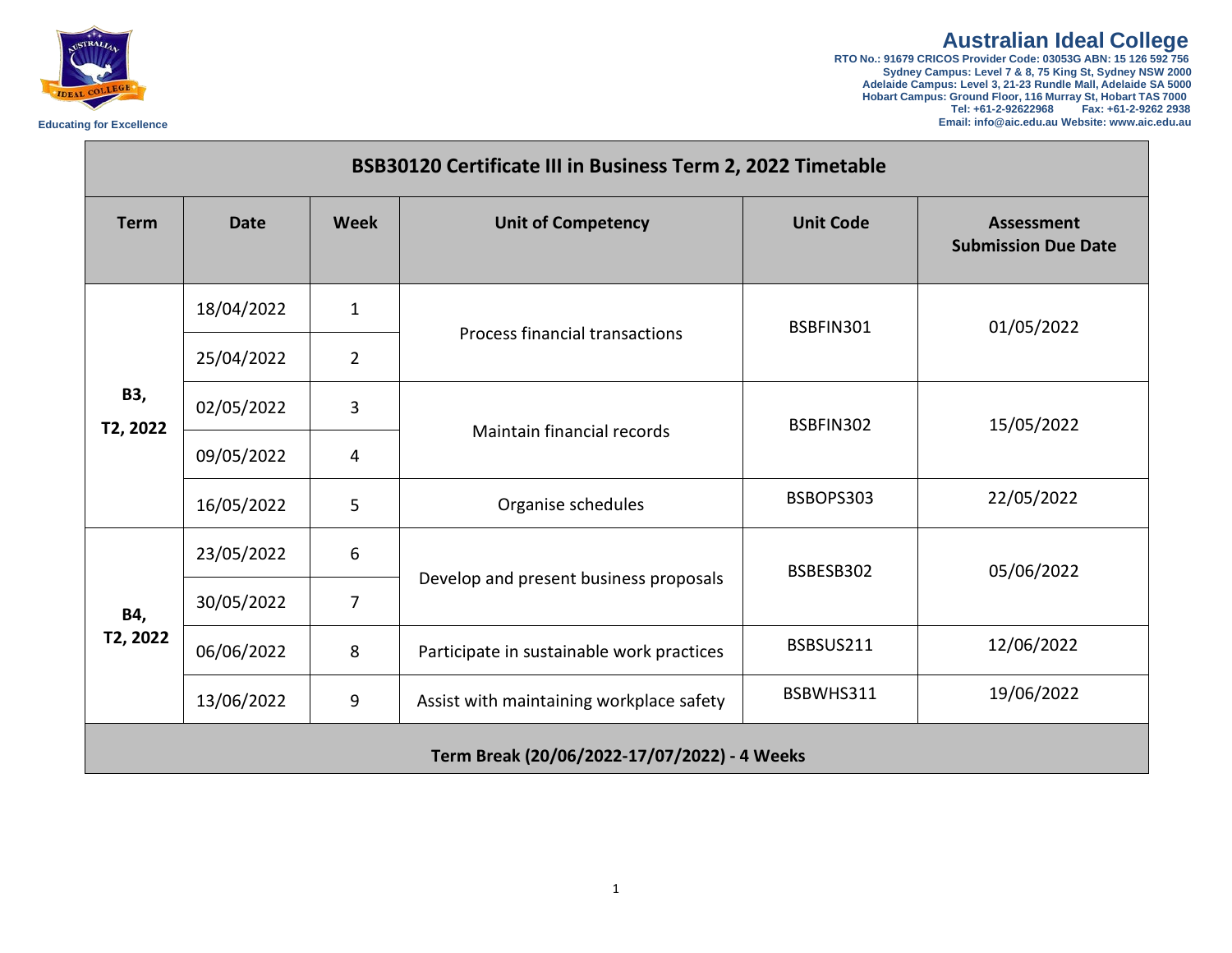

**Australian Ideal College RTO No.: 91679 CRICOS Provider Code: 03053G ABN: 15 126 592 756 Sydney Campus: Level 7 & 8, 75 King St, Sydney NSW 2000 Adelaide Campus: Level 3, 21-23 Rundle Mall, Adelaide SA 5000 Hobart Campus: Ground Floor, 116 Murray St, Hobart TAS 7000 Tel: +61-2-92622968 Fax: +61-2-9262 2938**

**Educating for Excellence Email[: info@aic.edu.au W](mailto:info@aic.edu.au)ebsite[: www.aic.edu.au](http://www.aic.edu.au/)**

| BSB40120 Certificate IV in Business (Administration) Term 2, 2022 Timetable |             |                |                                              |                     |                                          |
|-----------------------------------------------------------------------------|-------------|----------------|----------------------------------------------|---------------------|------------------------------------------|
| <b>Term</b>                                                                 | <b>Date</b> | <b>Week</b>    | <b>Unit of Competency</b>                    | <b>Unit</b><br>Code | Assessment<br><b>Submission Due Date</b> |
| B3,<br>T2, 2022                                                             | 18/04/2022  | $\mathbf{1}$   | Design and produce complex spreadsheets      | BSBTEC402           | 22/05/2022                               |
|                                                                             | 25/04/2022  | $\overline{2}$ |                                              |                     |                                          |
|                                                                             | 02/05/2022  | 3              |                                              |                     |                                          |
|                                                                             | 09/05/2022  | 4              |                                              |                     |                                          |
|                                                                             | 16/05/2022  | 5              |                                              |                     |                                          |
| B4,<br>T2, 2022                                                             | 23/05/2022  | 6              | Apply critical thinking to work practices    | BSBCRT411           | 05/06/2022                               |
|                                                                             | 30/05/2022  | $\overline{7}$ |                                              |                     |                                          |
|                                                                             | 06/06/2022  | 8              | Organise business meetings                   | BSBOPS405           | 19/06/2022                               |
|                                                                             | 13/06/2022  | 9              |                                              |                     |                                          |
|                                                                             |             |                | Term Break (20/06/2022-17/07/2022) - 4 Weeks |                     |                                          |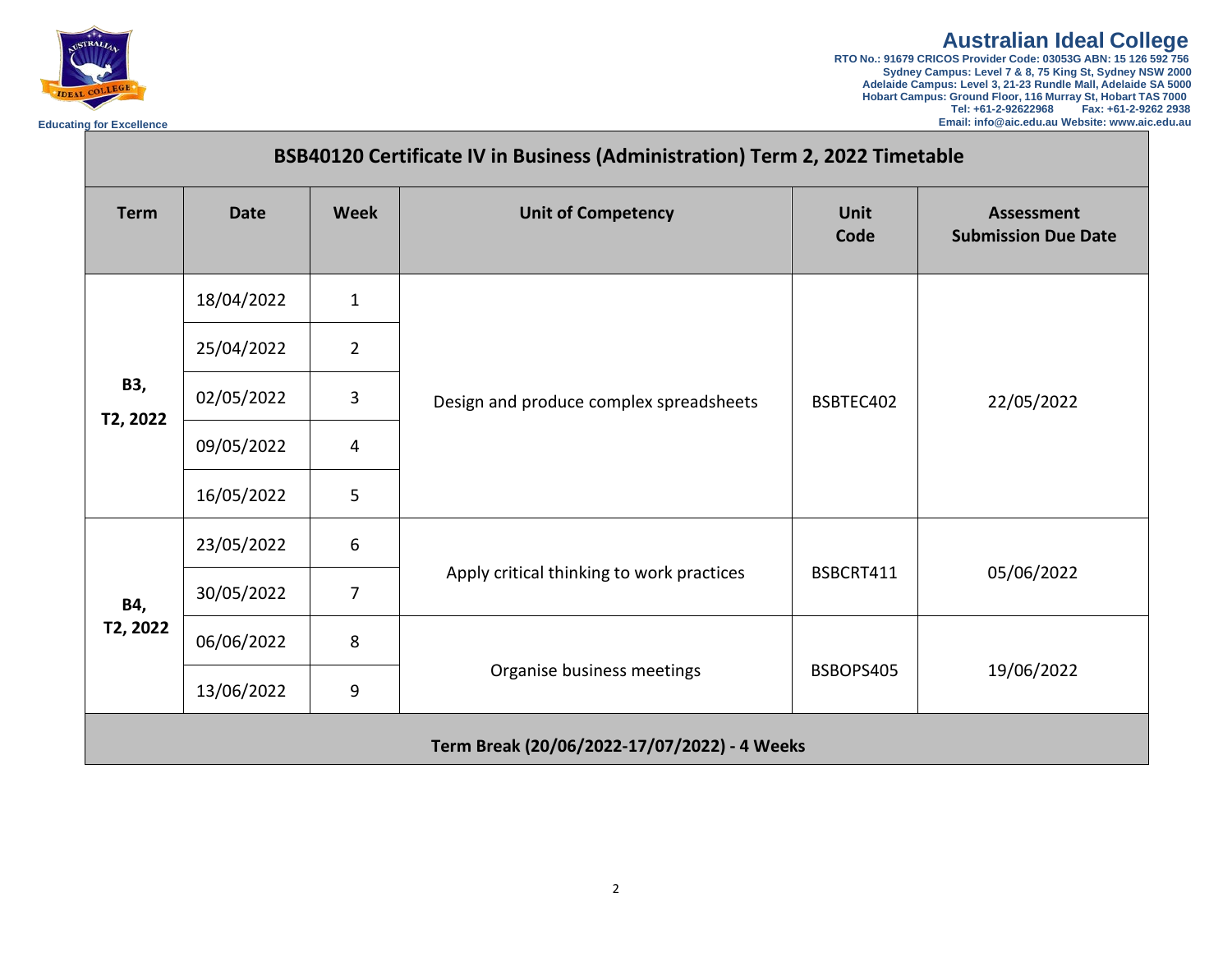

**Australian Ideal College RTO No.: 91679 CRICOS Provider Code: 03053G ABN: 15 126 592 756 Sydney Campus: Level 7 & 8, 75 King St, Sydney NSW 2000** 

**Adelaide Campus: Level 3, 21-23 Rundle Mall, Adelaide SA 5000 Hobart Campus: Ground Floor, 116 Murray St, Hobart TAS 7000 Tel: +61-2-92622968 Fax: +61-2-9262 2938 Educating for Excellence Email[: info@aic.edu.au W](mailto:info@aic.edu.au)ebsite[: www.aic.edu.au](http://www.aic.edu.au/)**

| BSB50420 Diploma of Leadership and Management Term 2, 2022 Timetable |             |                |                                              |                     |                                                 |
|----------------------------------------------------------------------|-------------|----------------|----------------------------------------------|---------------------|-------------------------------------------------|
| <b>Term</b>                                                          | <b>Date</b> | <b>Week</b>    | <b>Unit of Competency</b>                    | <b>Unit</b><br>Code | <b>Assessment</b><br><b>Submission Due Date</b> |
| <b>B3,</b><br>T2, 2022                                               | 18/04/2022  | $\mathbf{1}$   | Manage budgets and financial plans           | BSBFIN501           | 22/05/2022                                      |
|                                                                      | 25/04/2022  | $\overline{2}$ |                                              |                     |                                                 |
|                                                                      | 02/05/2022  | 3              |                                              |                     |                                                 |
|                                                                      | 09/05/2022  | 4              |                                              |                     |                                                 |
|                                                                      | 16/05/2022  | 5              |                                              |                     |                                                 |
| B4,<br>T2, 2022                                                      | 23/05/2022  | 6              | Manage Business Operational Plans            | BSBOPS502           | 05/06/2022                                      |
|                                                                      | 30/05/2022  | $\overline{7}$ |                                              |                     |                                                 |
|                                                                      | 06/06/2022  | 8              | Facilitate Continuous Improvement            | BSBSTR502           | 19/06/2022                                      |
|                                                                      | 13/06/2022  | 9              |                                              |                     |                                                 |
|                                                                      |             |                | Term Break (20/06/2022-17/07/2022) - 4 Weeks |                     |                                                 |